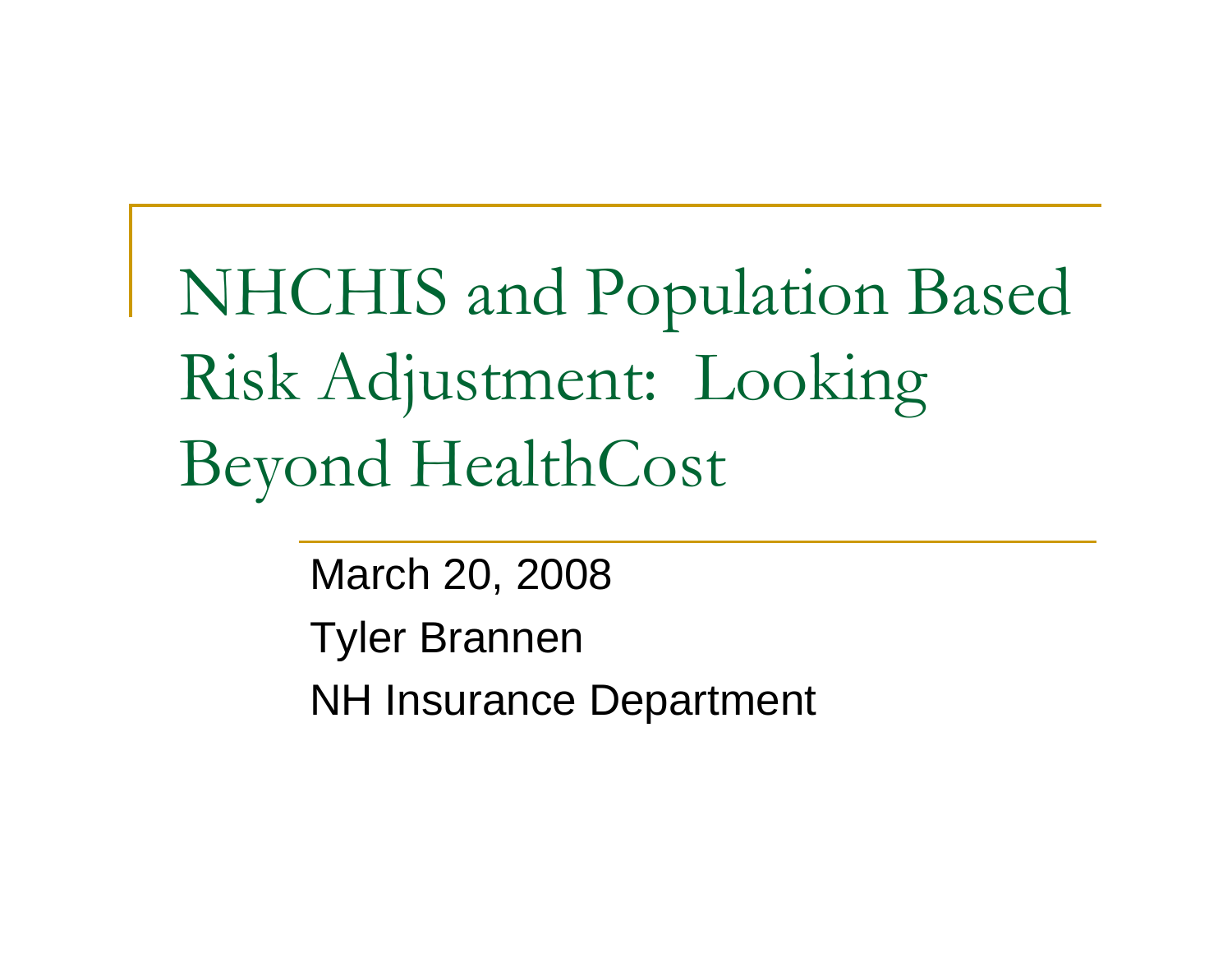NH CHIS (Comprehensive Health Information System)

- Carriers and TPAs required to submit medical and Rx claims data as well as HEDIS
- **NH Insurance Department adopts rules for data** submission
- $\mathcal{L}^{\text{max}}_{\text{max}}$ NH DHHS develops rules for the release of data
- $\mathcal{L}^{\text{max}}_{\text{max}}$  A resource for insurers, employers, providers, purchasers of health care, and state agencies to understand health care utilization, expenditures and performance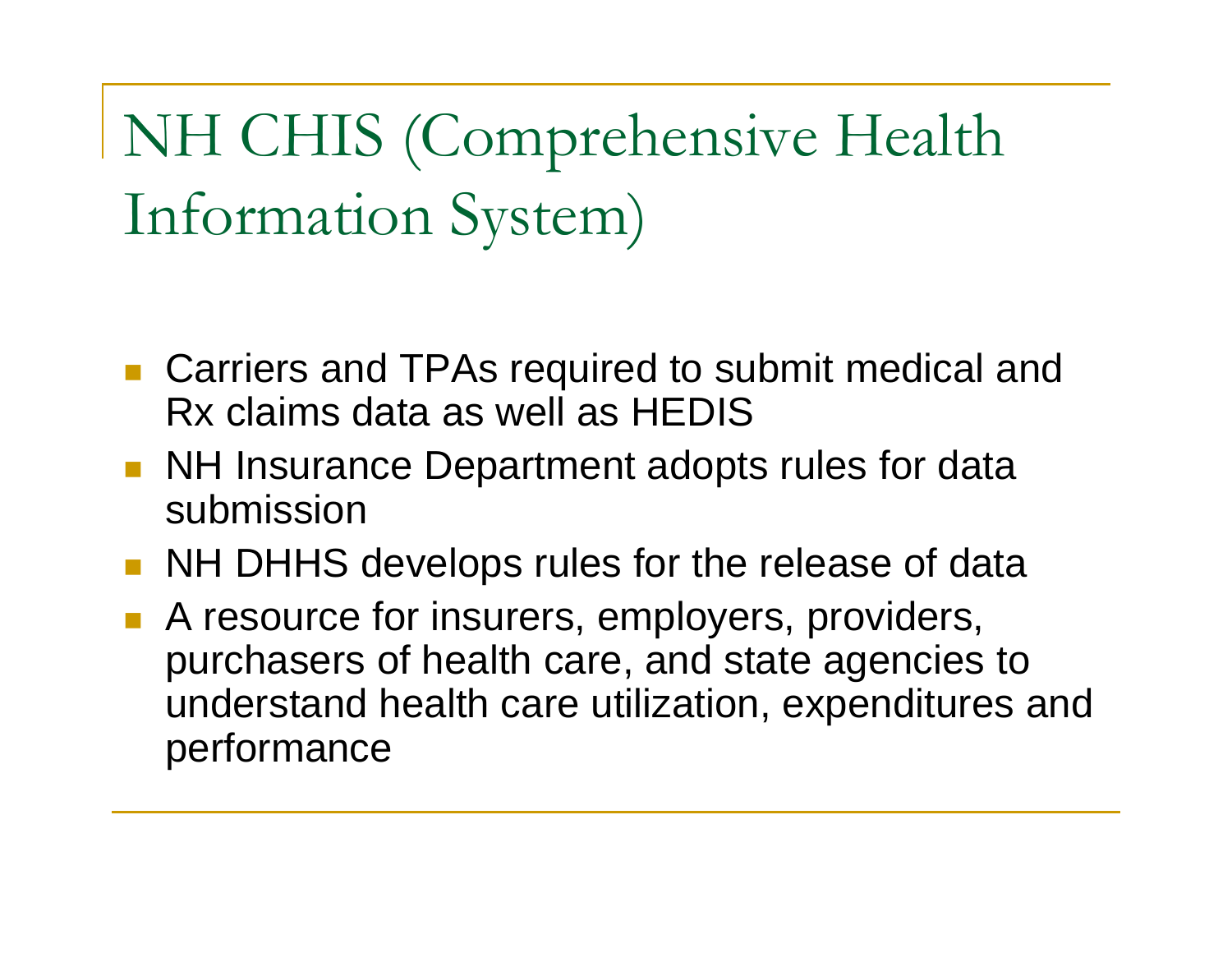### Purpose of the HealthCost website

 $\left\vert \begin{array}{c} 0 \\ 0 \end{array} \right\vert$  Provide patients with useful information about the price of health care services so that they can make more informed decisions about where to seek care and what it will cost them.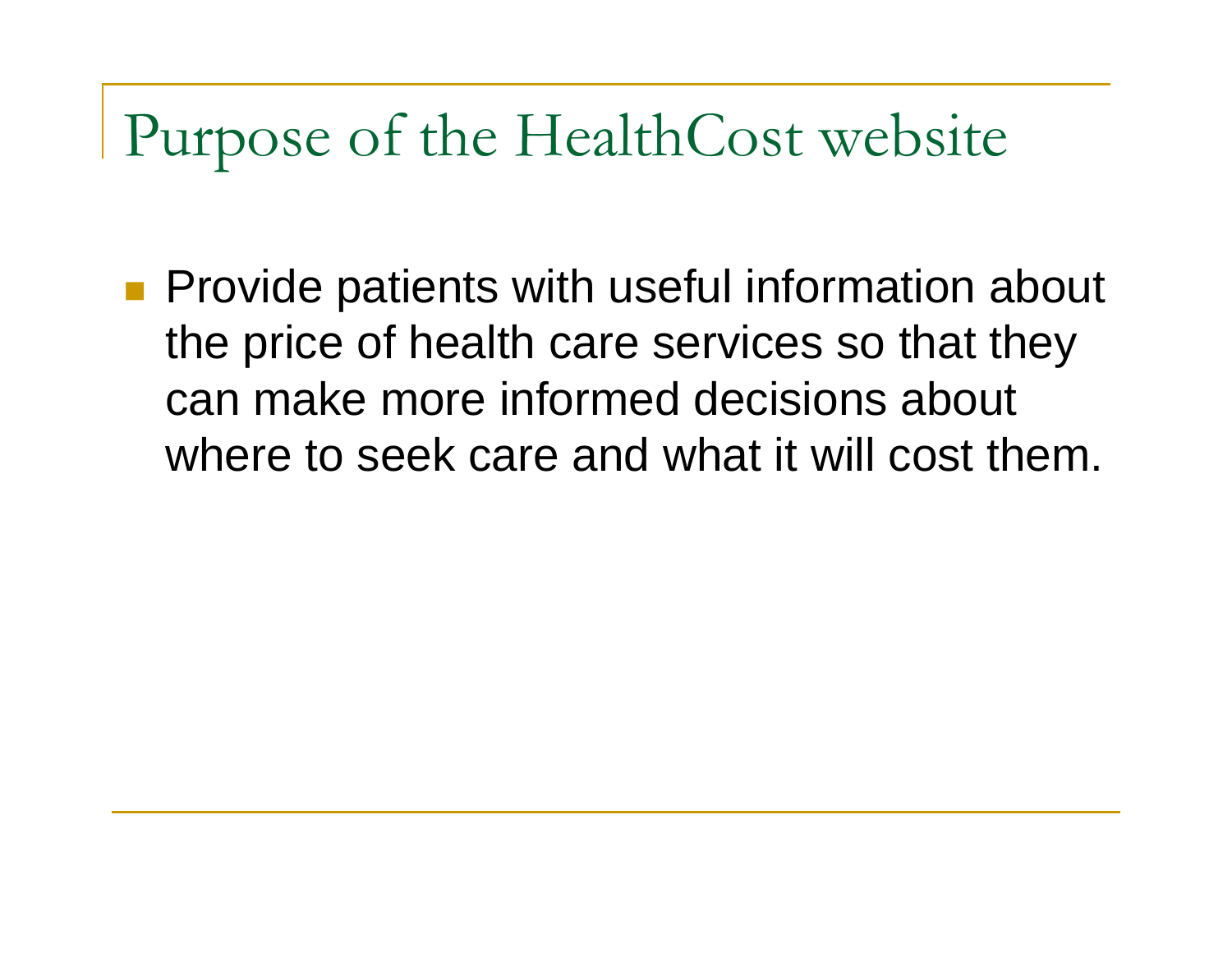

#### **WELCOME!**

HealthCost provides information on the price of medical care in New Hampshire. The New Hampshire Insurance Department and the Commissioner's Advisory Committee on Health Insurance developed the Health Care Cost of Procedure (HealthCost) website in 2005.

#### WHAT IS THE PURPOSE OF HEALTHCOST?

This site gives patients information about the price of health care services. The price information is based on paid claims data collected from New Hampshire's health insurers by the New Hampshire Department of Health and Human Services as part of the Comprehensive Health Care Information System. This website serves as a resource to help you make informed decisions about purchasing health care services and insurance.

#### WHAT SHOULD I KNOW ABOUT MY HEALTH INSURANCE PLAN, AND THE PRICE OF MY **HEALTH CARE?**

It is important to understand your health insurance coverage. The price you pay for the purchase of a health care service will vary depending on whether you are insured or uninsured, the type of insurance you have, and the insurance carrier that is providing the insurance. Insurance plans work differently and cover different types of medical services. The specific details of your plan and the carrier from which you nurchase a policy may affect how much you pay for health care services. You can find

 $\bigoplus$  Internet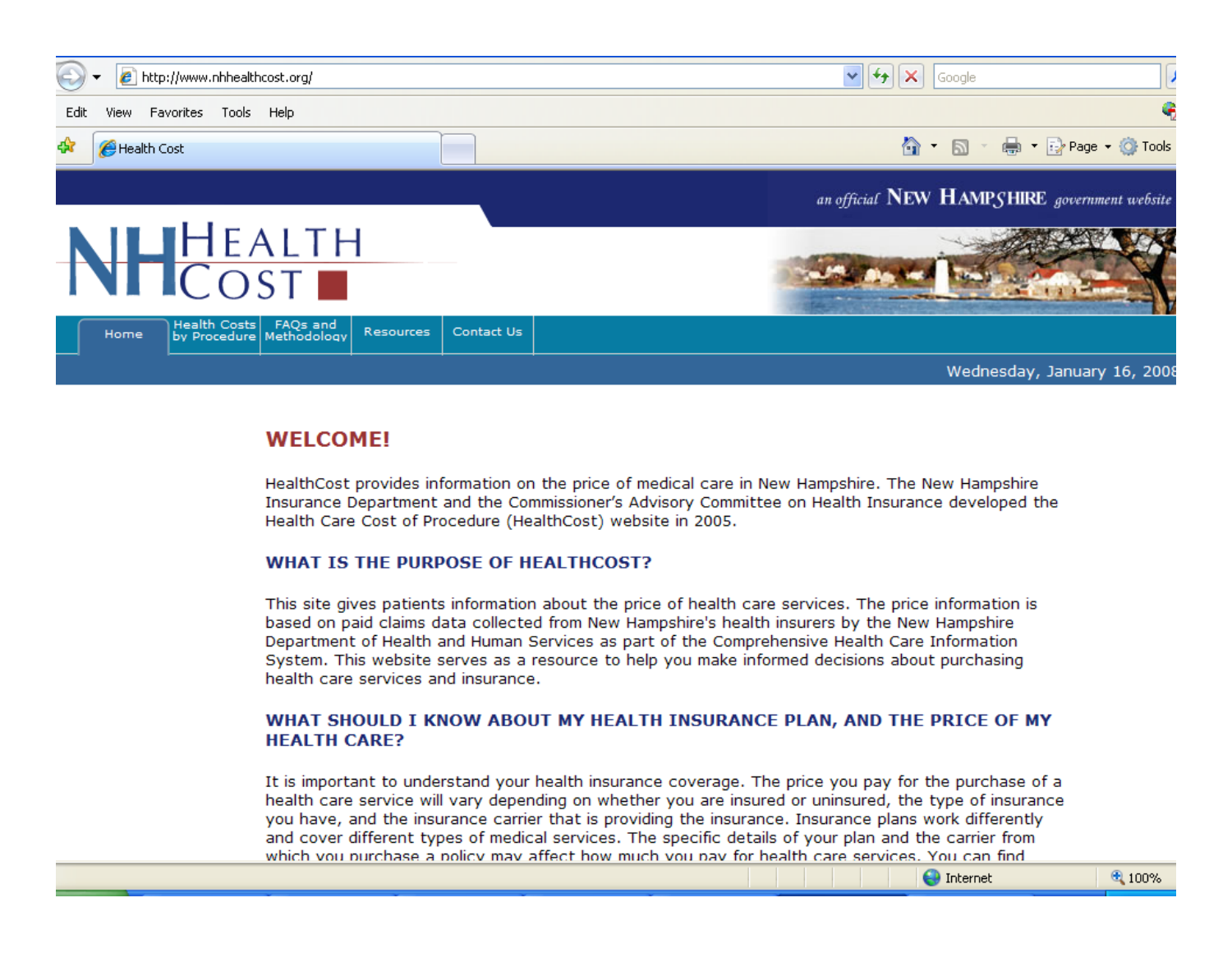

#### **Detailed estimates for Vaginal Birth and New Baby (inpatient)**

Procedure: Vaginal Birth and New Baby (inpatient) Insurance Plan: Anthem - NH, Health Maintenance Organization (HMO) Within: 1000 miles of 03062 Deductible and Coinsurance Amount: \$0.00 / 0%

| <b>Lead Provider</b><br><b>Name</b>                 | <b>Estimate</b><br>of What<br>you Will<br>Pay | <b>Estimate</b><br>of What<br><b>Insurance</b><br><b>Will Pay</b> | <b>Estimate</b><br>of<br><b>Combined</b><br><b>Payments</b> | <b>Precision</b><br>of the<br>Cost<br><b>Estimate</b> | <b>Typical</b><br><b>Patient</b><br><b>Complexity</b> | <b>Contact Info</b>                                                 |
|-----------------------------------------------------|-----------------------------------------------|-------------------------------------------------------------------|-------------------------------------------------------------|-------------------------------------------------------|-------------------------------------------------------|---------------------------------------------------------------------|
| <b>SPEARE</b><br><b>MEMORIAL</b><br><b>HOSPITAL</b> | \$0                                           | \$6063                                                            | \$6063                                                      | LOW                                                   | LOW                                                   | <b>SPEARE</b><br><b>MEMORIAL</b><br><b>HOSPITAL</b><br>603.536.1120 |
| <b>WEEKS MEDICAL</b><br><b>CENTER</b>               | \$0                                           | \$6063                                                            | \$6063                                                      | <b>MEDIUM</b>                                         | <b>VERY LOW</b>                                       | <b>WEEKS MEDICAL</b><br><b>CENTER</b><br>603.788.4911               |
| <b>PARKLAND</b>                                     | ል በ                                           | 66170                                                             | <b>¢6170</b>                                                | <b>MEDTLIM</b>                                        | <b>VEDY LITEL</b>                                     | <b>PARKLAND</b><br><b>MEDICAL</b>                                   |
|                                                     |                                               |                                                                   |                                                             |                                                       |                                                       | Internet                                                            |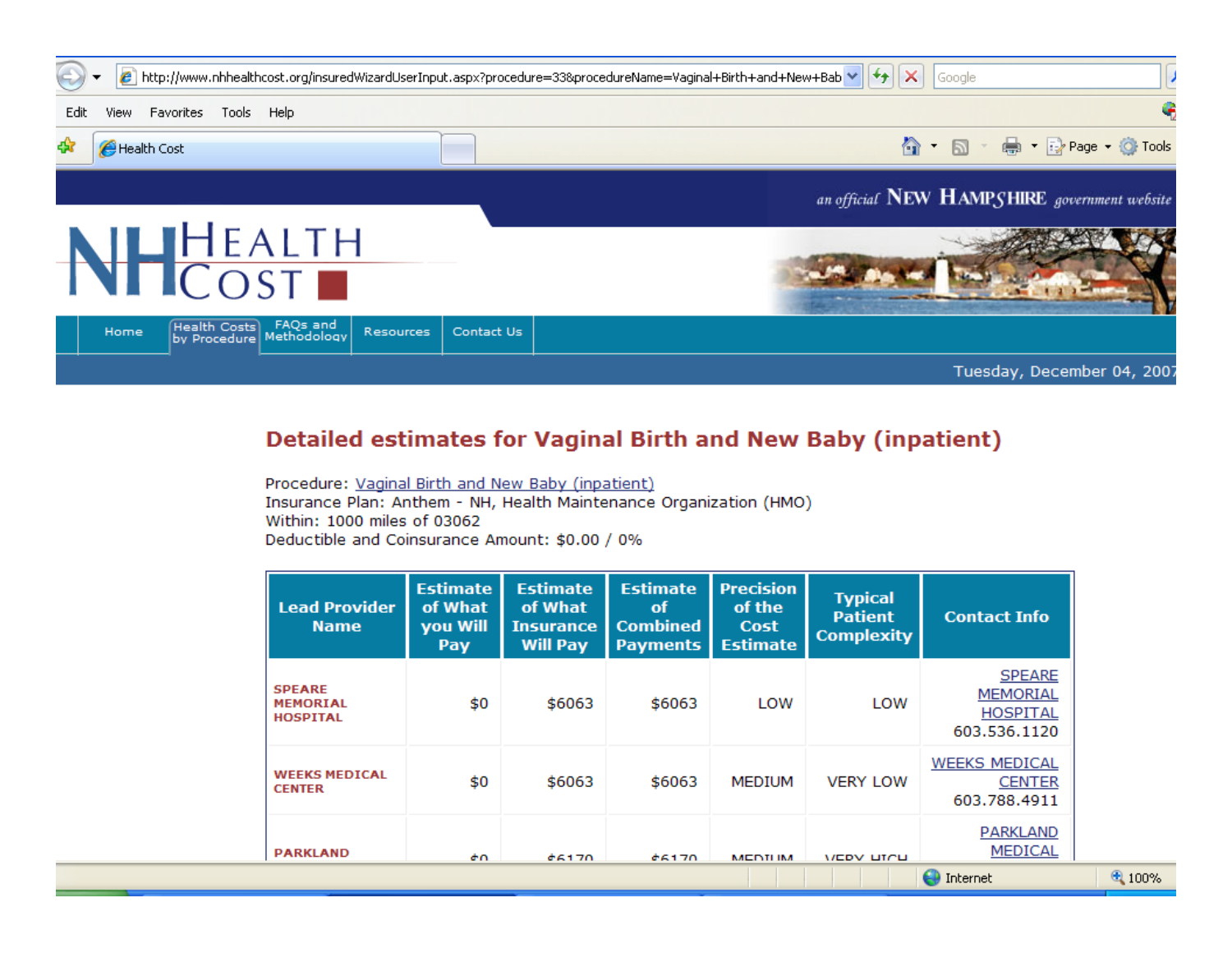### Population Based Risk Adjustment

- **It's not a Diagnosis Related Group**
- **It's not an episode**
- **Originally designed as a tool for adjusting** capitation payments based on diagnoses and expected resources needed to treat the population
- **Response to "my patients are sicker"**
- **Risk adjustment tools are not necessarily** predictive modeling tools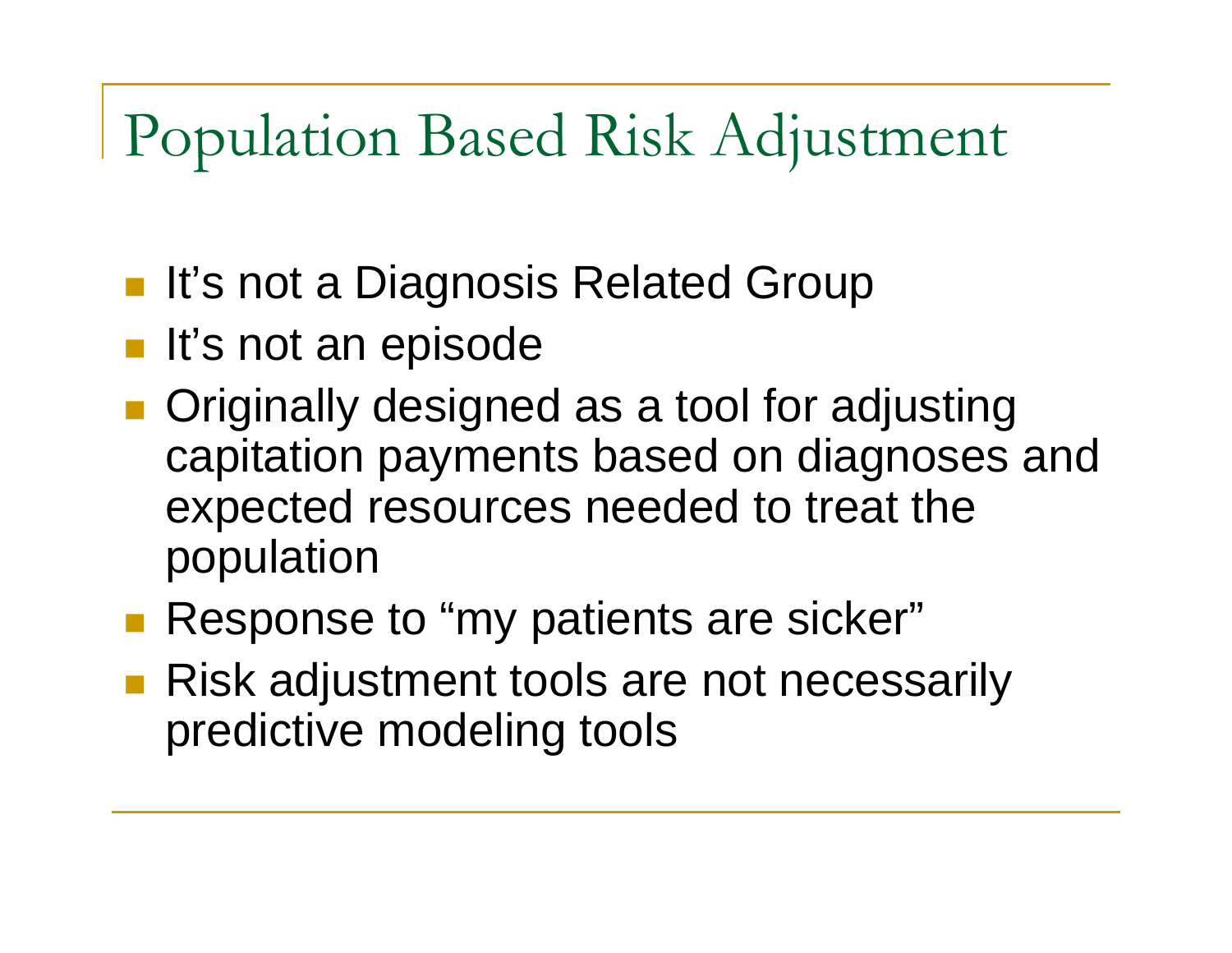Chronic Illness and Disability Payment System (CDPS)

- Risk adjustment system used in HealthCost (www.nhhealthcost.org )
- **A diagnostic classification system designed** for Medicaid programs to make health-based capitated payments for TANF and disabled Medicaid beneficiaries.
- **Primary inputs are diagnoses, age, gender,** and length of enrollment
- Developed at the University of California, San Diego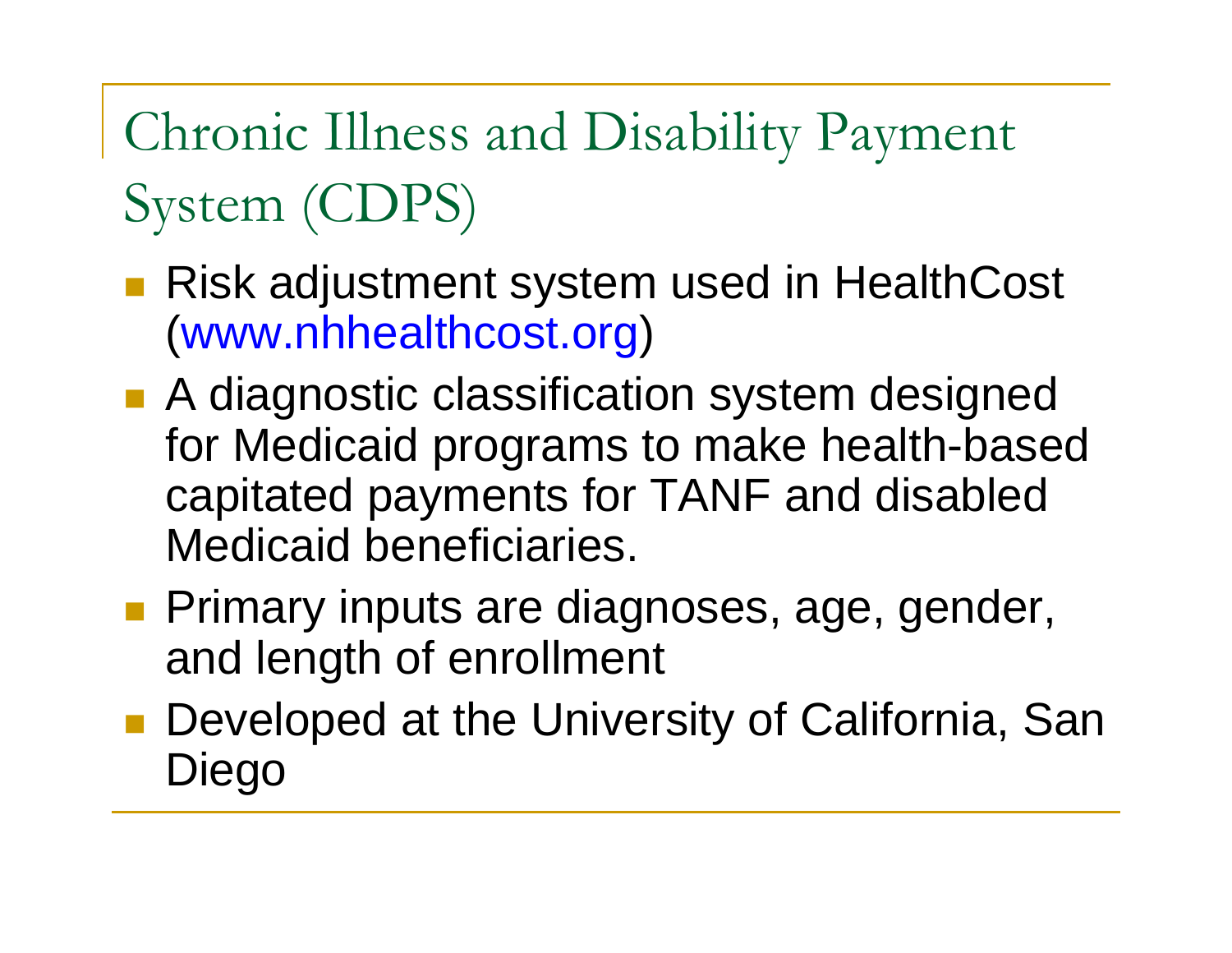#### HealthCost and Risk Adjustment

■ Risk adjustment definition provided: "**Patient Complexity** – This is an indication of how healthy or sick the patients are that are seen for this particular procedure at this health care provider. Some health care providers see sicker patients, or patients that are more complex, and thus there may be more costs associated with treating them."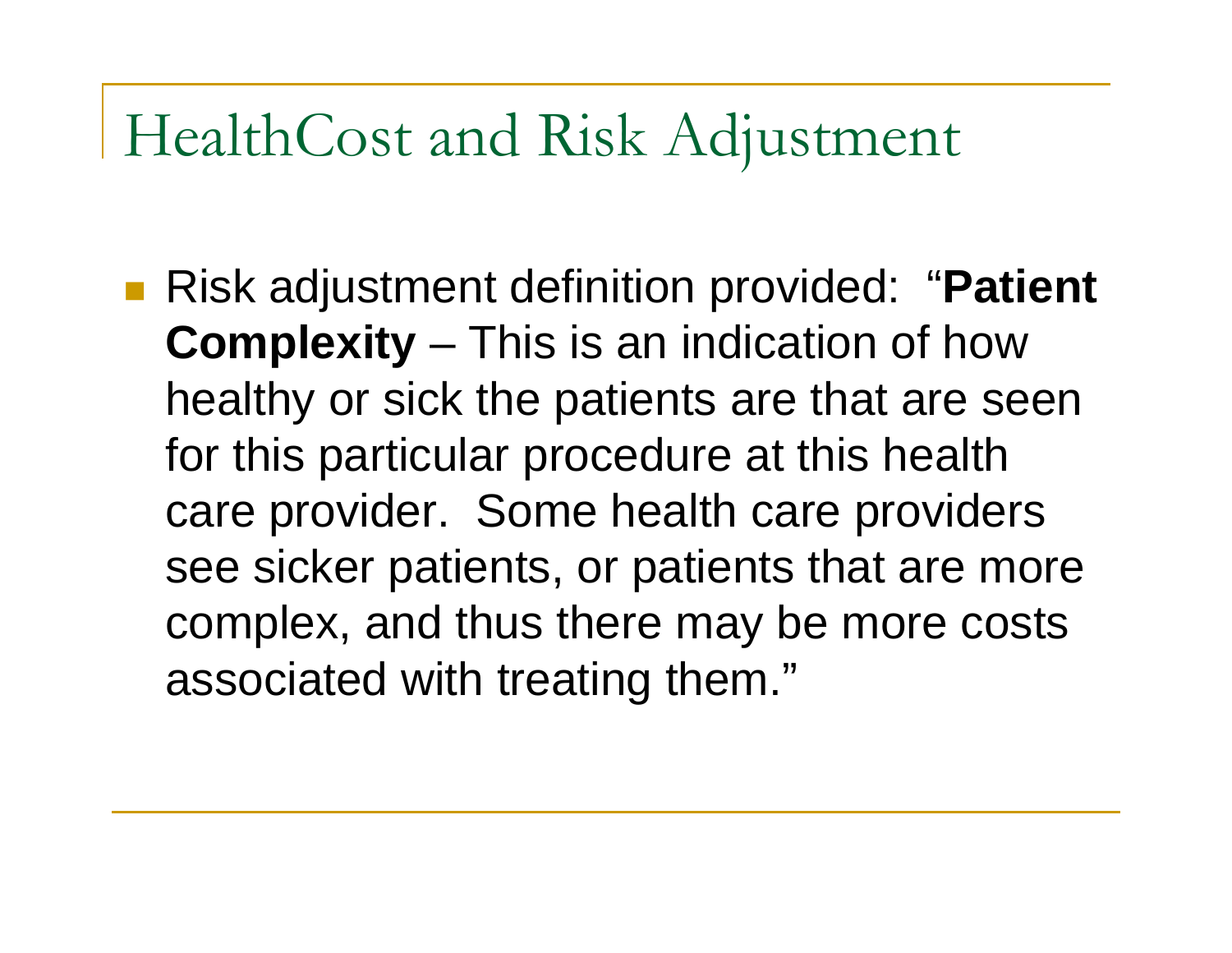## Development of the Risk Value

- **Patients assigned risk values based on the** presence of specific diagnoses
- **Different diagnoses categories have different** weights
- **Patients are pooled together so that one** population can be compared to another
- A relative difference in the expected resource needs is calculated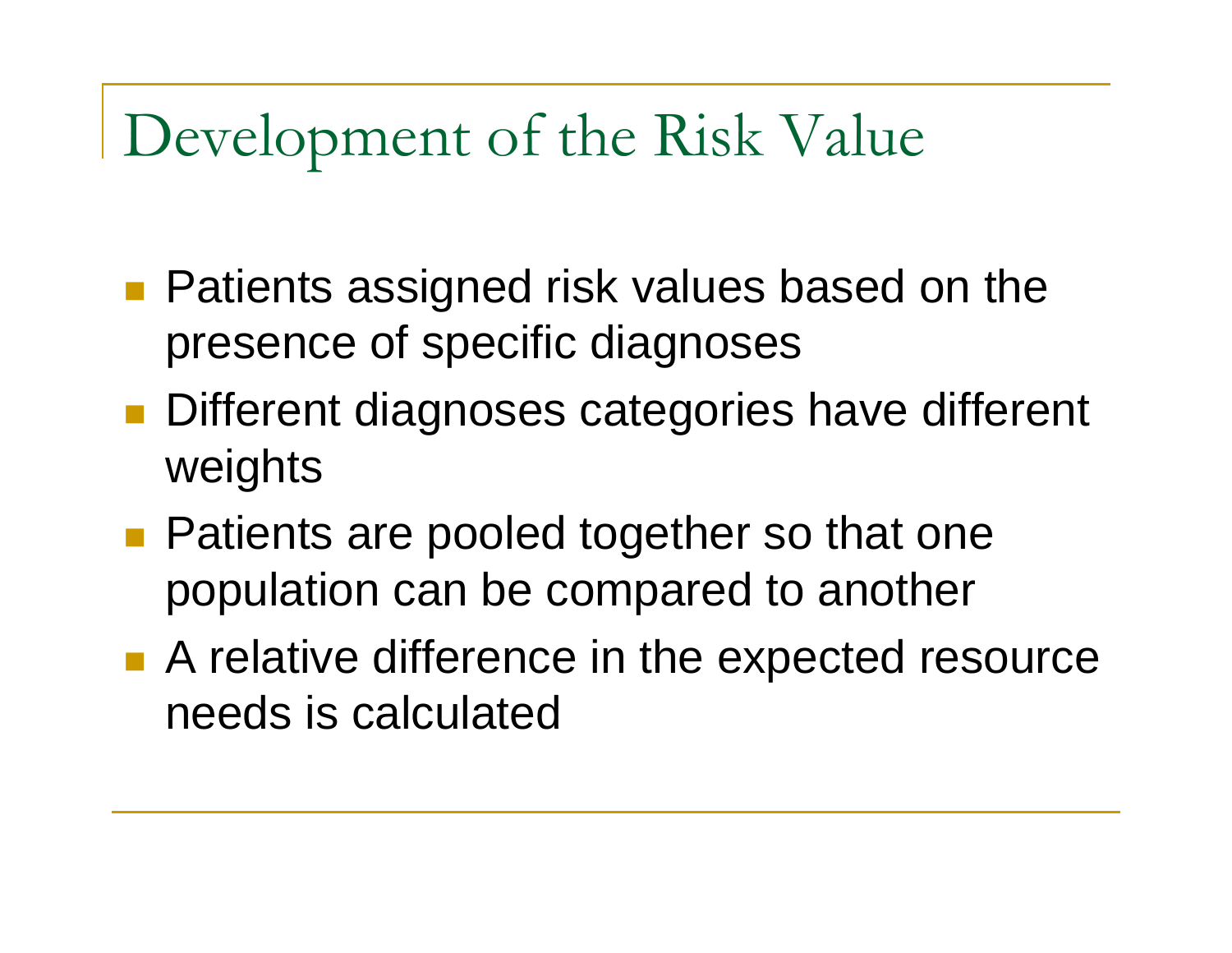## Example of Risk Among Patient Populations with a Vaginal Delivery

|                                            | <b>Hospital A</b> | <b>Hospital B</b> | <b>Hospital C</b> |
|--------------------------------------------|-------------------|-------------------|-------------------|
| <b>HealthCost Patient Complexity Value</b> | <b>High</b>       | <b>Medium</b>     | Low               |
| <b>Relative Risk Score</b>                 | 1.14              | 1.02              | 0.99              |
| <b>Cardiovascular Low</b>                  | 7.3%              | 7.9%              | 2.6%              |
| <b>Cardiovascular Very Low</b>             | 2.9%              | 1.6%              | 2.6%              |
| <b>Psychiatric Low</b>                     | 20.9%             | 13.5%             | 7.8%              |
| <b>Pulmonary Low</b>                       | 12.1%             | 7.9%              | 9.1%              |
| <b>Gastrointestinal Low</b>                | 13.1%             | 6.4%              | 10.4%             |
| <b>Renal Medium</b>                        | 4.4%              | 1.6%              | $0.0\%$           |
| <b>Renal Low</b>                           | 2.9%              | 7.9%              | 10.4%             |
| <b>Genital Extra Low</b>                   | 9.2%              | 15.9%             | 3.9%              |

**Patient Complexity break points: VH = 1.1694, H = 1.0820, M = .9943, L = .9476**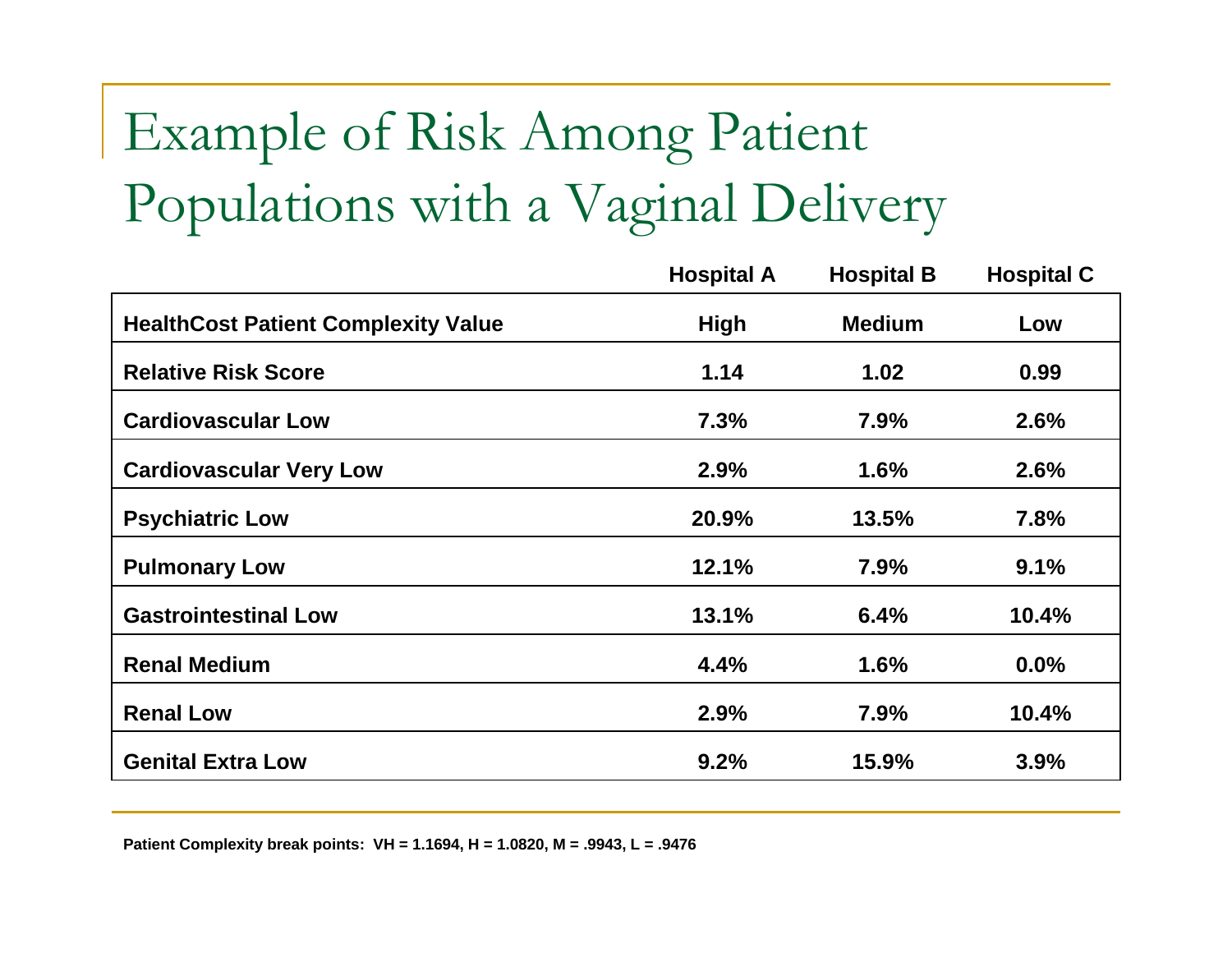### Future Risk Adjustment Efforts…

- **Number 10 Is in Seppening in the insurance** marketplace?
	- □ What insurance covers the sickest patients?
	- $\Box$ Which carriers have the sickest members?
	- $\Box$ What are the limitations with the data?
	- □ Are insurance regulations that deal with adverse risk helpful?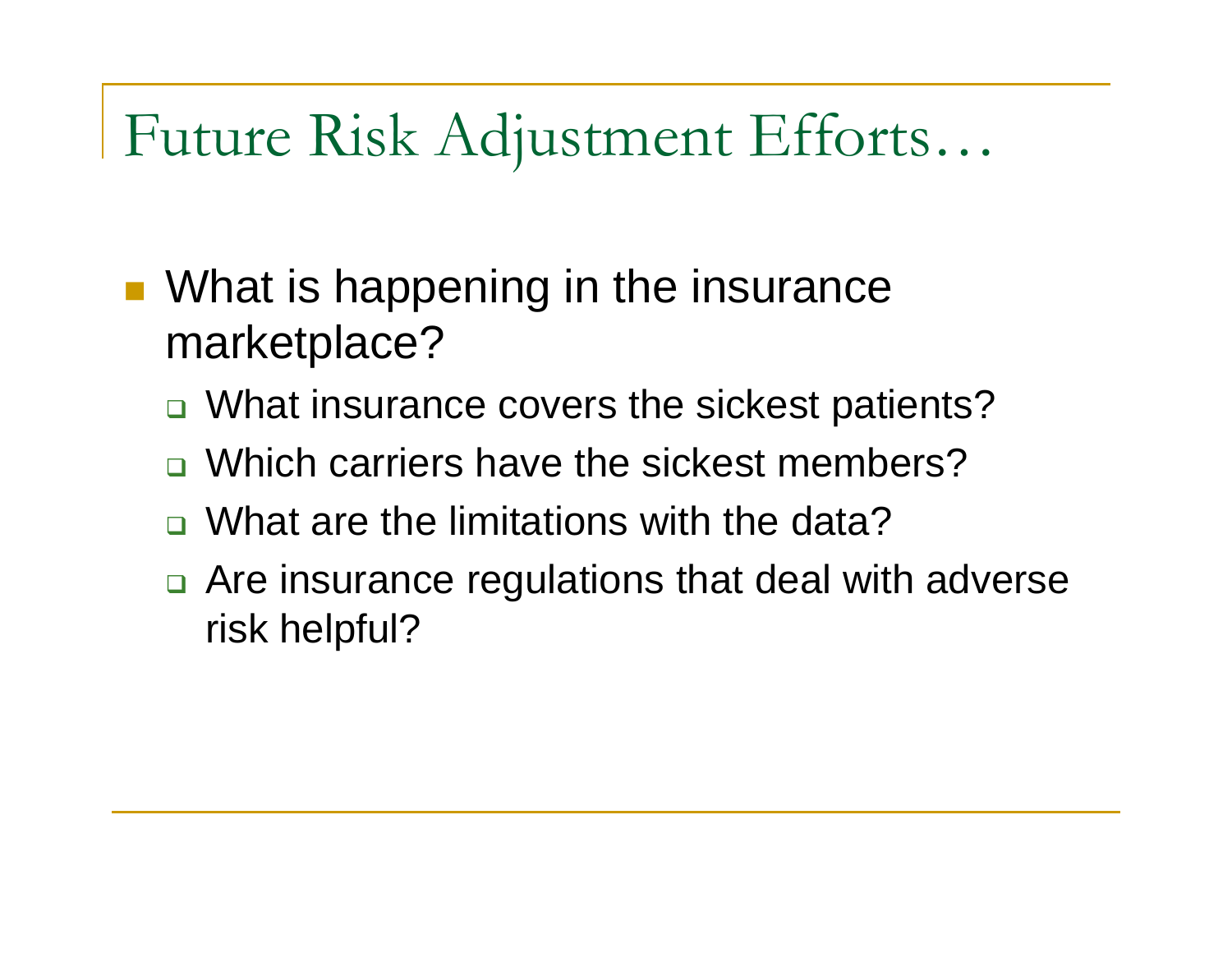## What insurance covers the sickest patients?

| <b>Insurance Type</b> | <b>Risk Score</b> | <b>Example of</b><br><b>Impact on Costs</b> |
|-----------------------|-------------------|---------------------------------------------|
| <b>PPO</b>            | 0.9632            | \$3,756                                     |
| <b>HMO</b>            | 0.986             | \$3,845                                     |
| <b>POS</b>            | 1.0841            | \$4,228                                     |
| Indemnity             | 1.1837            | \$4,616                                     |

Analysis based on NHCHIS claims data YE 3/31/07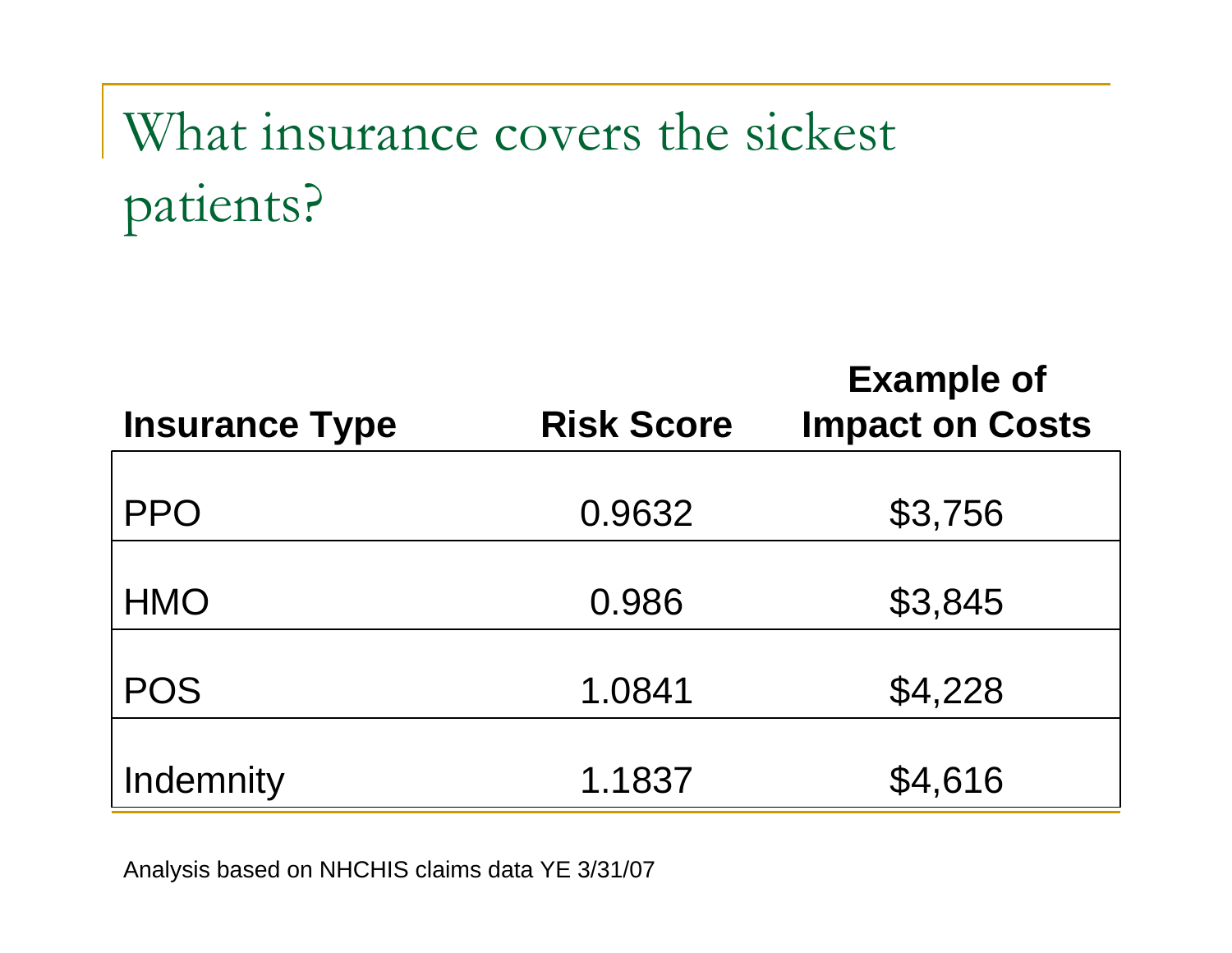#### Which Carriers have the Sickest Patients?

| <b>Carrier</b>   | <b>Risk Score</b> | <b>Example of Impact on</b><br><b>Costs</b> |
|------------------|-------------------|---------------------------------------------|
| A                | 0.9254            | \$3,609                                     |
| B                | 0.9728            | \$3,794                                     |
| <b>All Other</b> |                   |                                             |
| <b>Insurance</b> | 0.9768            | \$3,810                                     |
| D                | 0.9786            | \$3,816                                     |
| Е                | 0.9849            | \$3,841                                     |
| P                | 0.9891            | \$3,858                                     |
| G                | 1.0104            | \$3,940                                     |
| Н                | 1.0382            | \$4,049                                     |
|                  | 1.2170            | \$4,746                                     |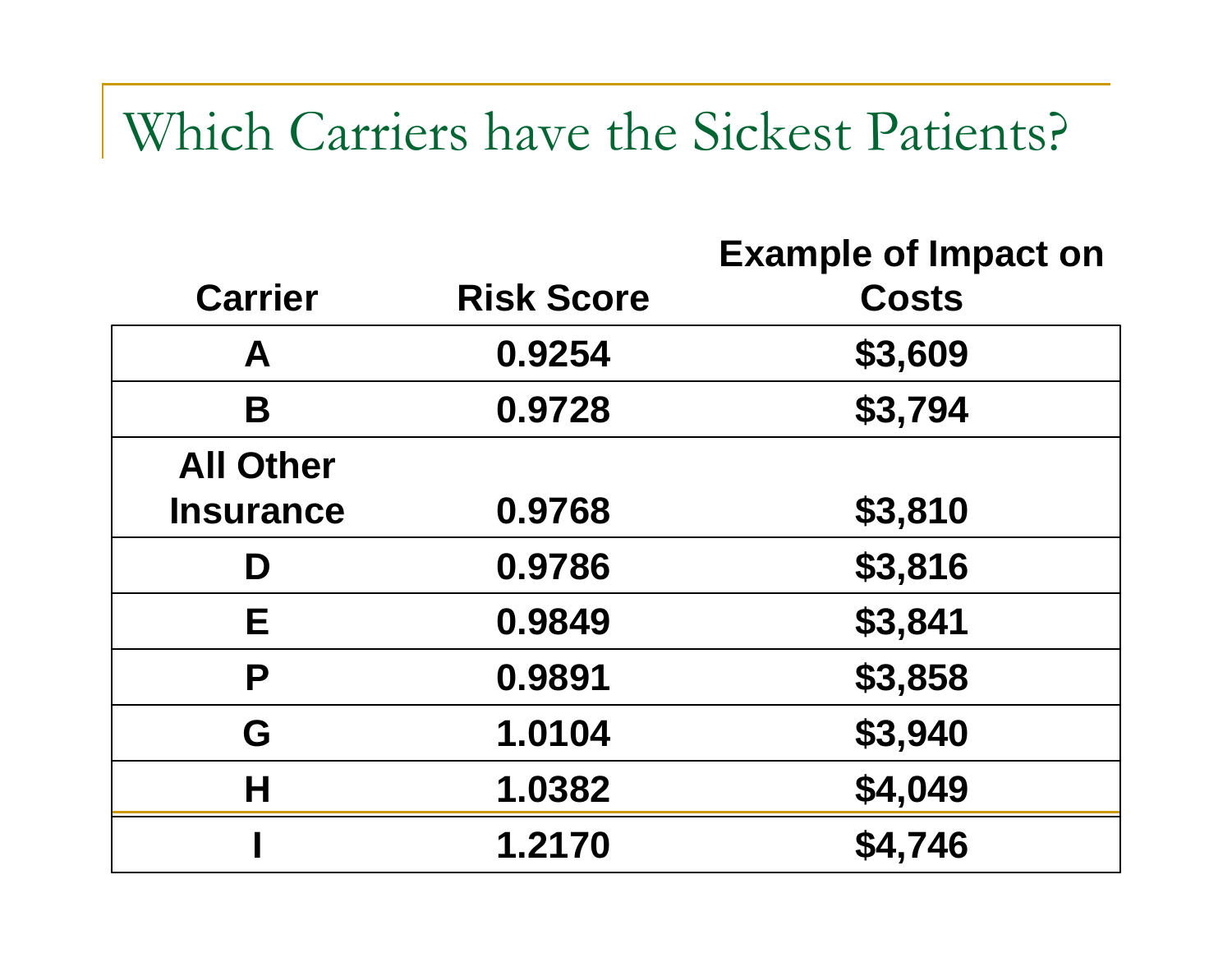## What About Just HMO Products?

| <b>Carrier</b>             | <b>Risk Score</b> | <b>Example of</b><br><b>Impact on</b><br><b>Costs</b> |
|----------------------------|-------------------|-------------------------------------------------------|
| <b>All Other Insurance</b> | 0.837             | \$3,265                                               |
| G                          | 0.930             | \$3,627                                               |
| Β                          | 0.973             | \$3,794                                               |
| P                          | 0.980             | \$3,821                                               |
| Н                          | 1.031             | \$4,021                                               |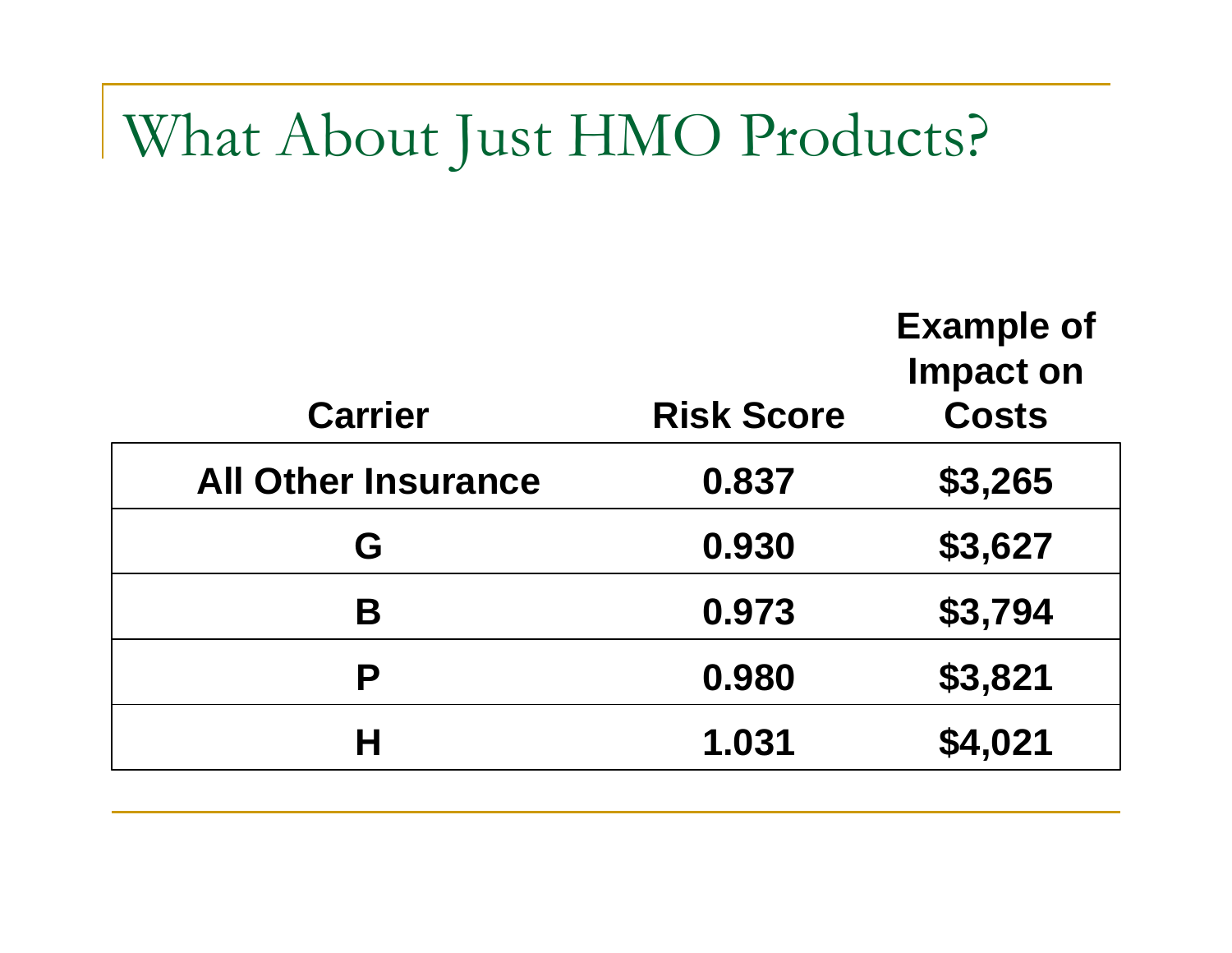# POS?

| <b>Carrier</b>             | <b>Risk Score</b> | <b>Example of</b><br><b>Impact on</b><br><b>Costs</b> |
|----------------------------|-------------------|-------------------------------------------------------|
| <b>All Other Insurance</b> | 0.943             | \$3,679                                               |
| D                          | 0.979             | \$3,816                                               |
| P                          | 1.065             | \$4,153                                               |
| G                          | 1.124             | \$4,385                                               |
| Н                          | 1.209             | \$4,717                                               |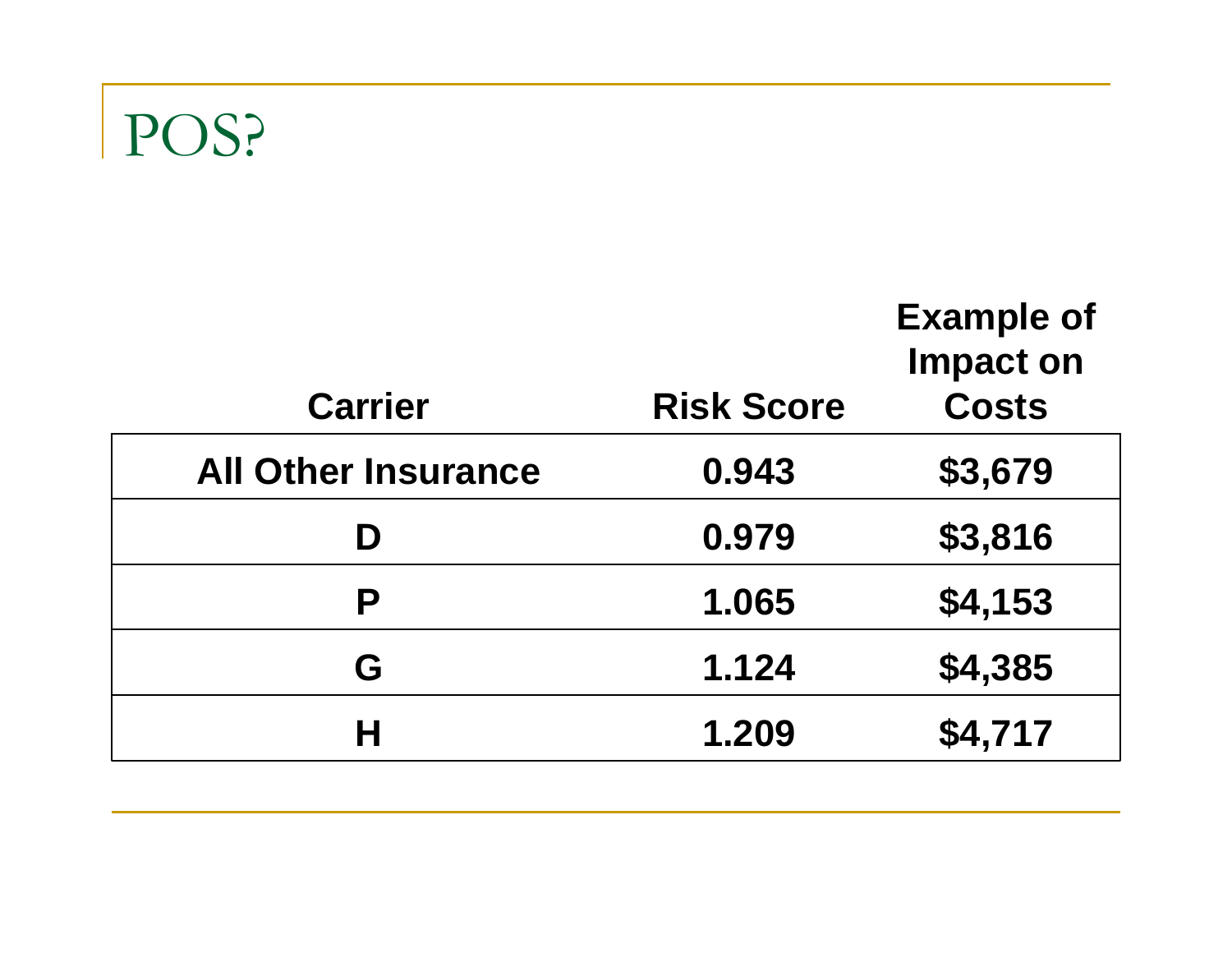## PPO

| <b>Carrier</b>             | <b>Risk Score</b> | <b>Example of</b><br><b>Impact on</b><br><b>Costs</b> |
|----------------------------|-------------------|-------------------------------------------------------|
| P                          | 0.906             | \$3,535                                               |
| A                          | 0.925             | \$3,609                                               |
| Е                          | 0.985             | \$3,841                                               |
| <b>All Other Insurance</b> | 0.985             | \$3,843                                               |
| G                          | 1.005             | \$3,918                                               |
| Н                          | 1.063             | \$4,144                                               |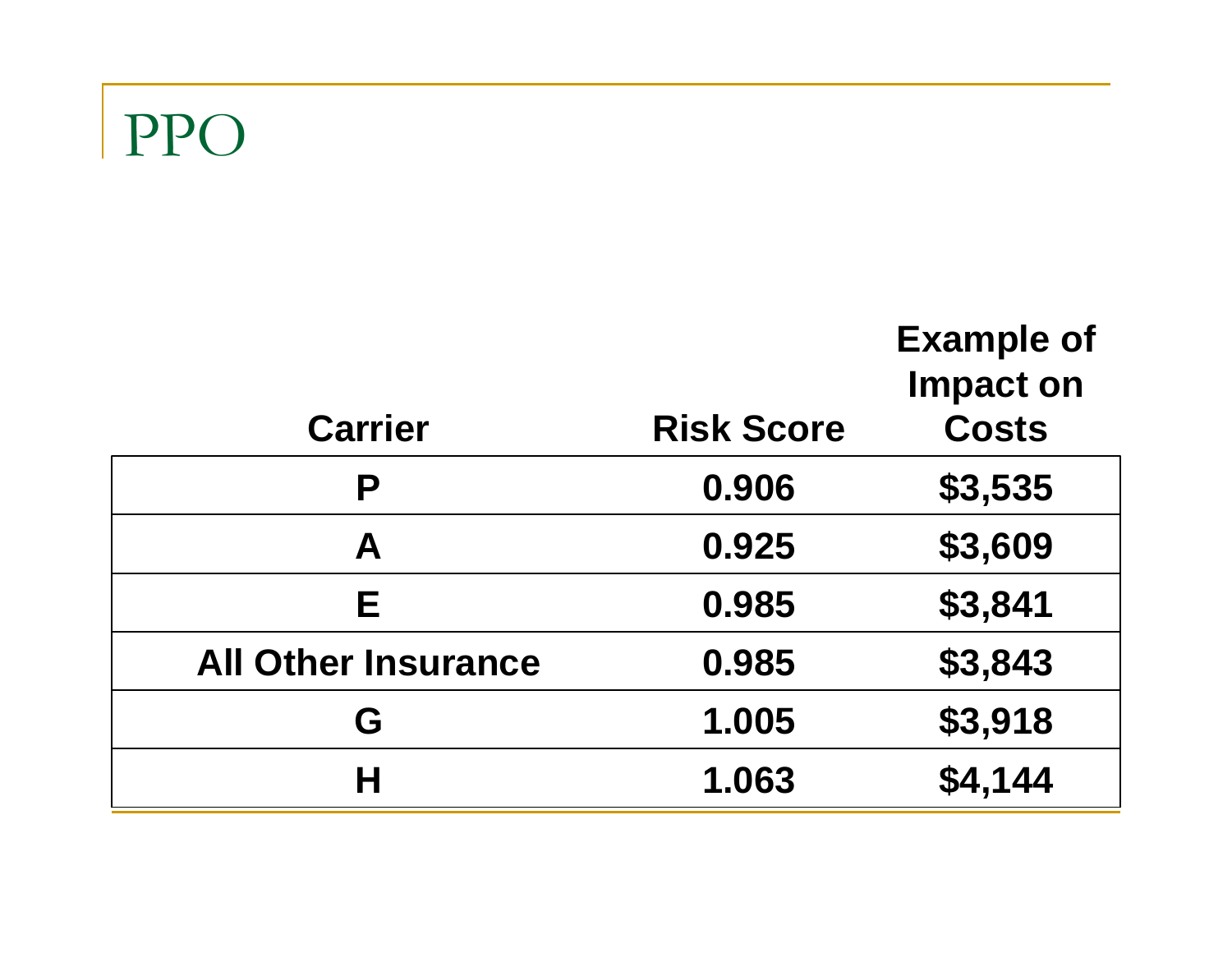# Indemnity

| <b>Carrier</b>             | <b>Risk Score</b> | <b>Example of</b><br><b>Impact on</b><br><b>Costs</b> |
|----------------------------|-------------------|-------------------------------------------------------|
| <b>All Other Insurance</b> | 0.969             | \$3,781                                               |
|                            | 1.217             | \$4,746                                               |
| P                          | 1.225             | \$4,778                                               |
| G                          | 2.578             | \$10,054                                              |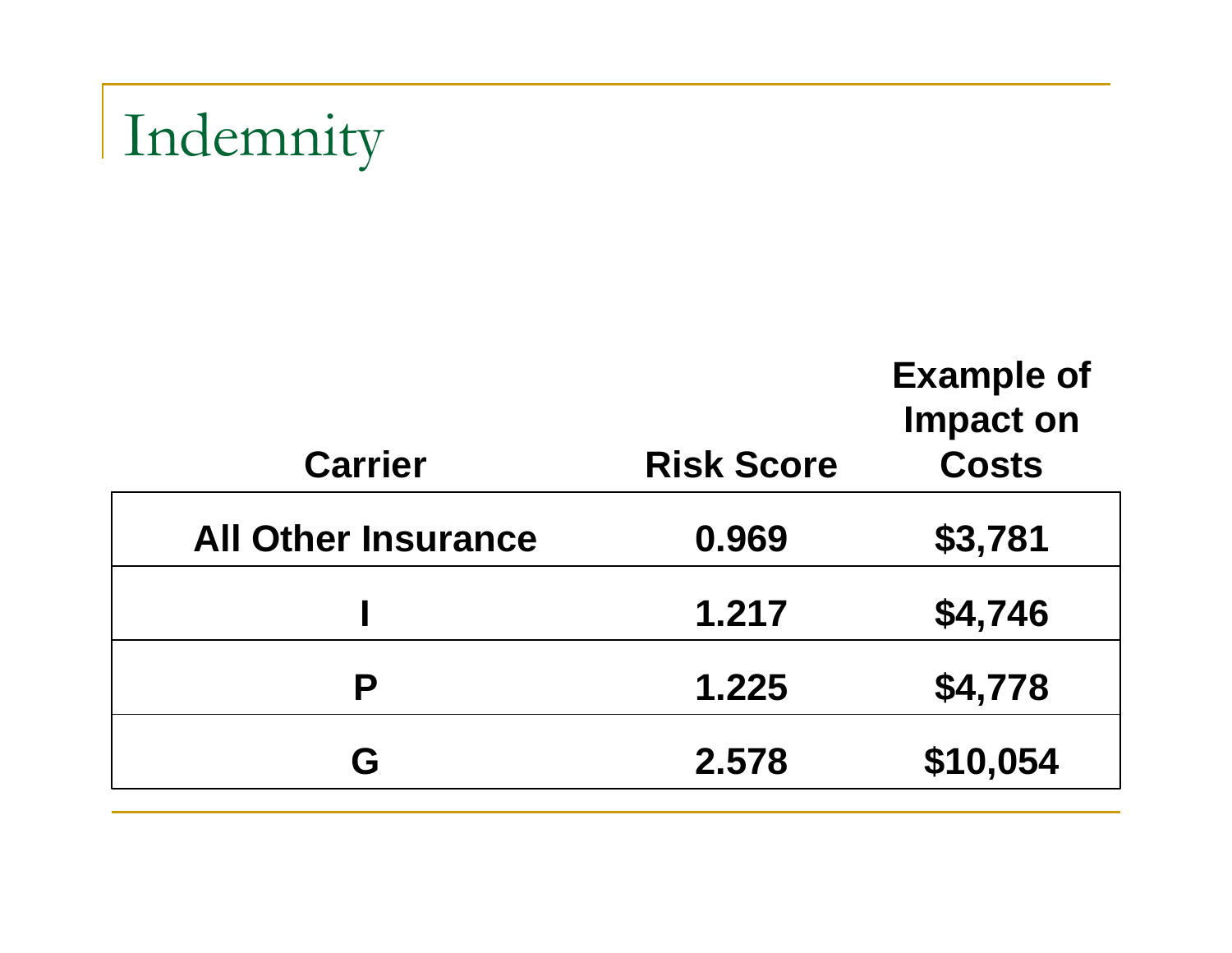Do patients with really high claims experience have high risk scores?

- $\mathcal{L}(\mathcal{A})$  Portion of patients with >\$100,000 in medical claims  $= 0.2\%$  of total
- **Portion of total carrier payments = 13.4%**

■ Average risk score = 7.01

- Top 25% of these patients have a risk score greater than 9.6
- Bottom 25% of these patients have a risk score less than 2.35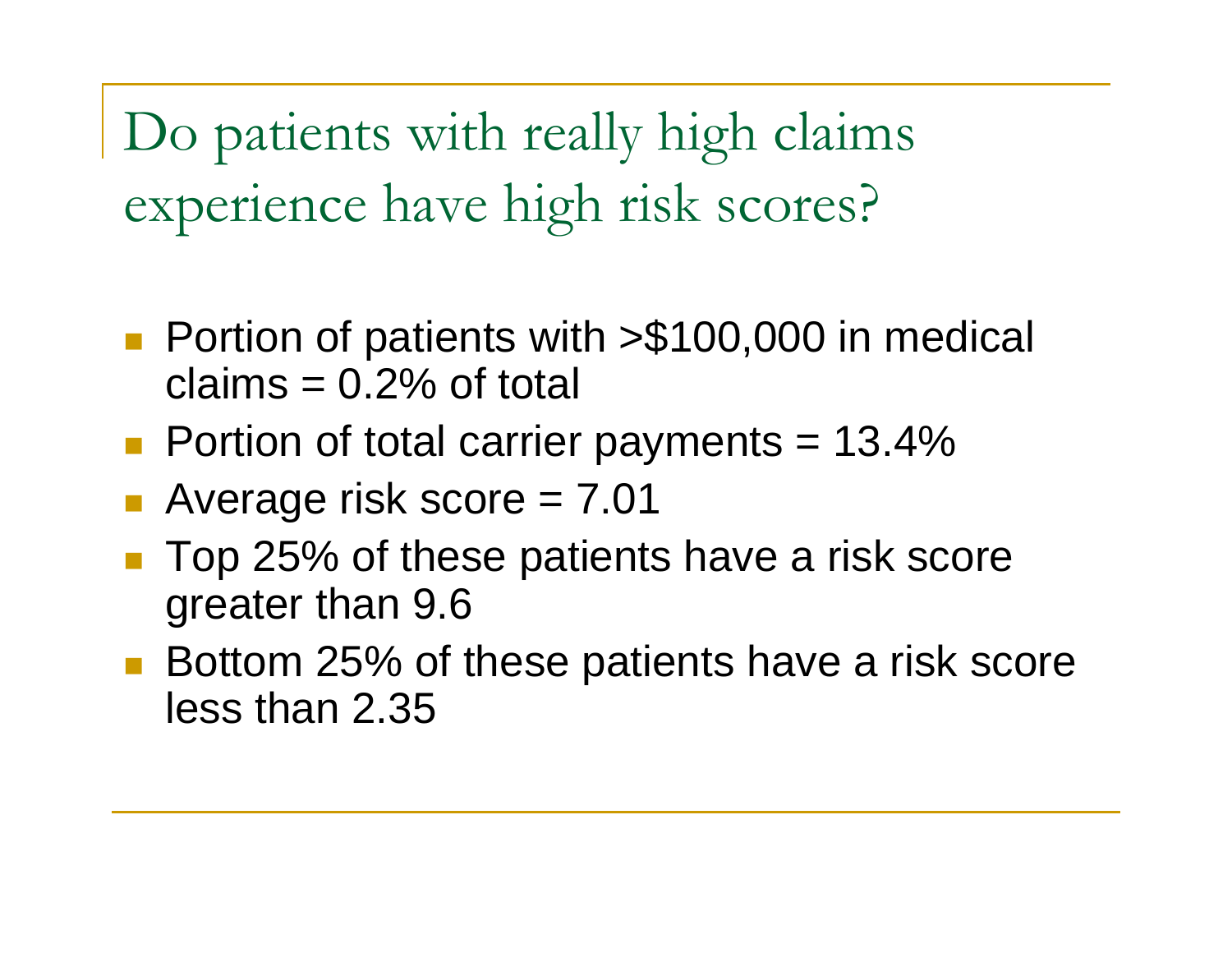Do patients with the highest risk scores have a really high claims experience?

- Top 1% of patients with the highest risk scores
- Portion of total payments for these patients = 14.9%
- $\mathcal{L}_{\mathcal{A}}$ Average risk score = 9.48
- $\blacksquare$  Minimum risk score = 6.17
- Top 25% of these patients have annual claims costs greater than \$54,410
- The average claims  $costs = $46,654$
- П Bottom 25% have annual claims costs less than \$4,267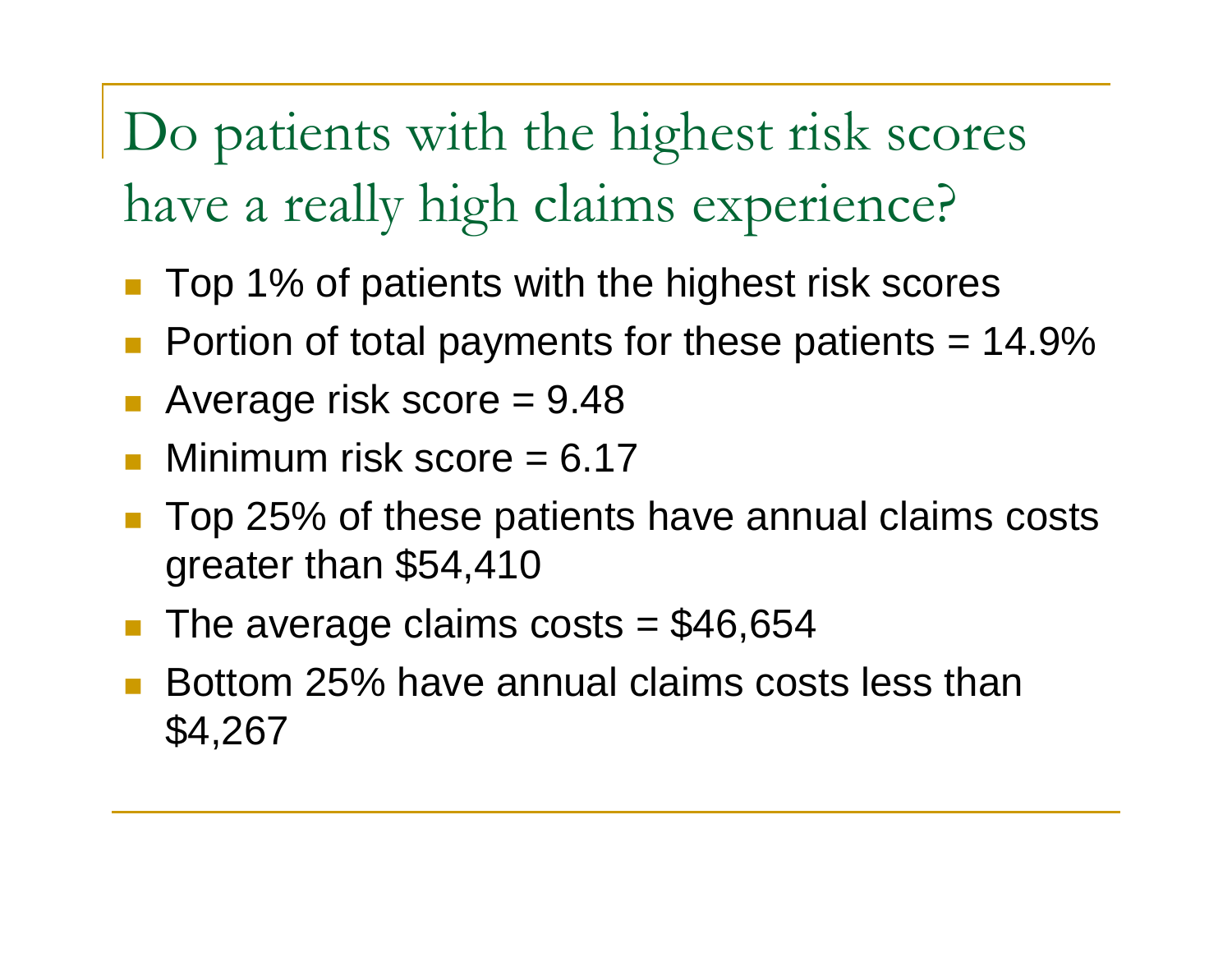### Data Limitations

- **Nariations in data integrity between carriers** and providers
	- □ Number of diagnosis codes
	- □ Truncation of diagnosis codes
- Covered benefits and primary vs. secondary coverage
- **Pharmacy included, or not?**
- **Policyholder vs. resident**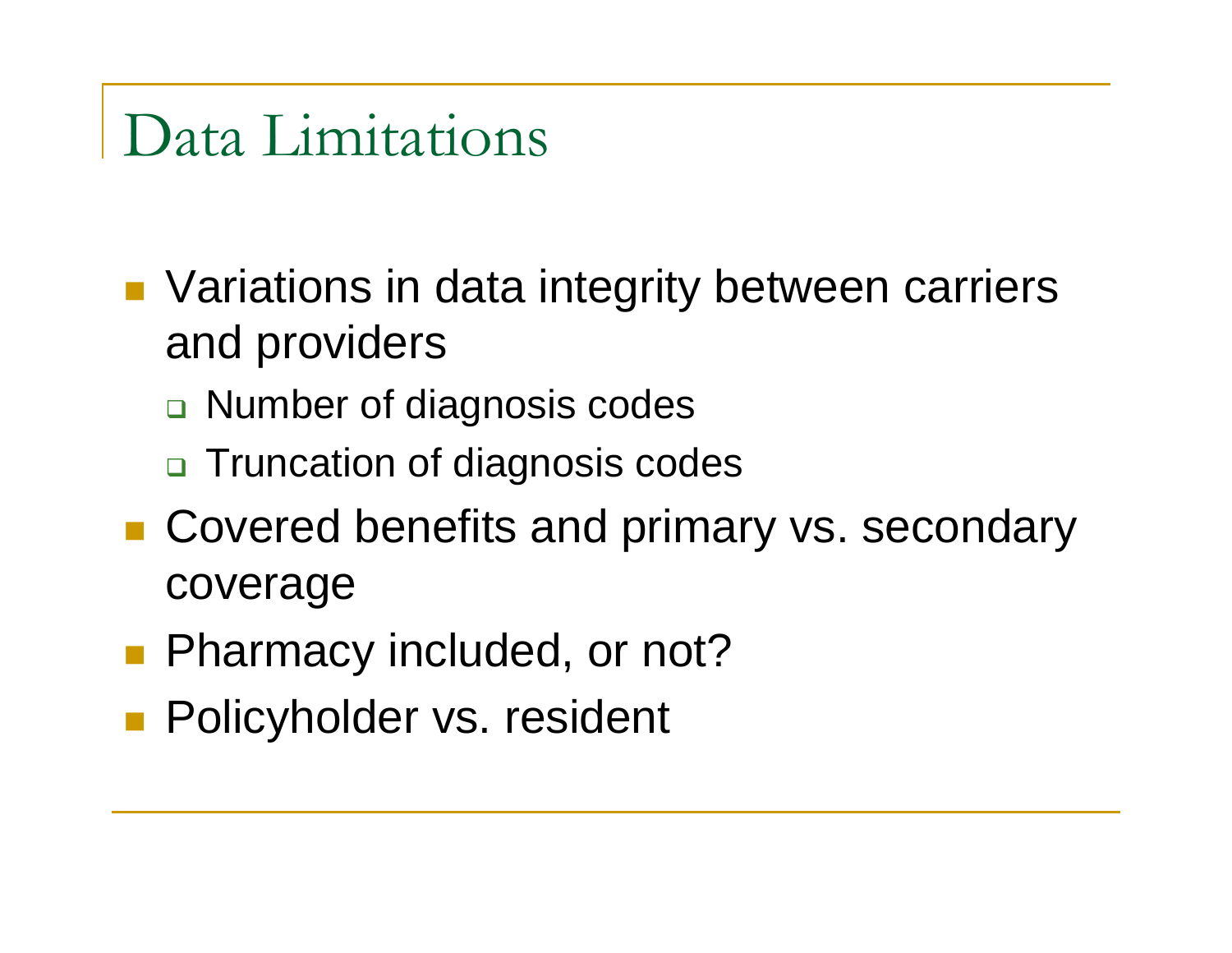# Recap

- **Population based risk adjustment**
- Chronic IIIness & Disability Payment System (CDPS)
- **Use in HealthCost**
- **Future differences by carrier, insurance** product, and evaluation of the regulatory environment
- **High cost patients/predictive modeling**
- Data limitations